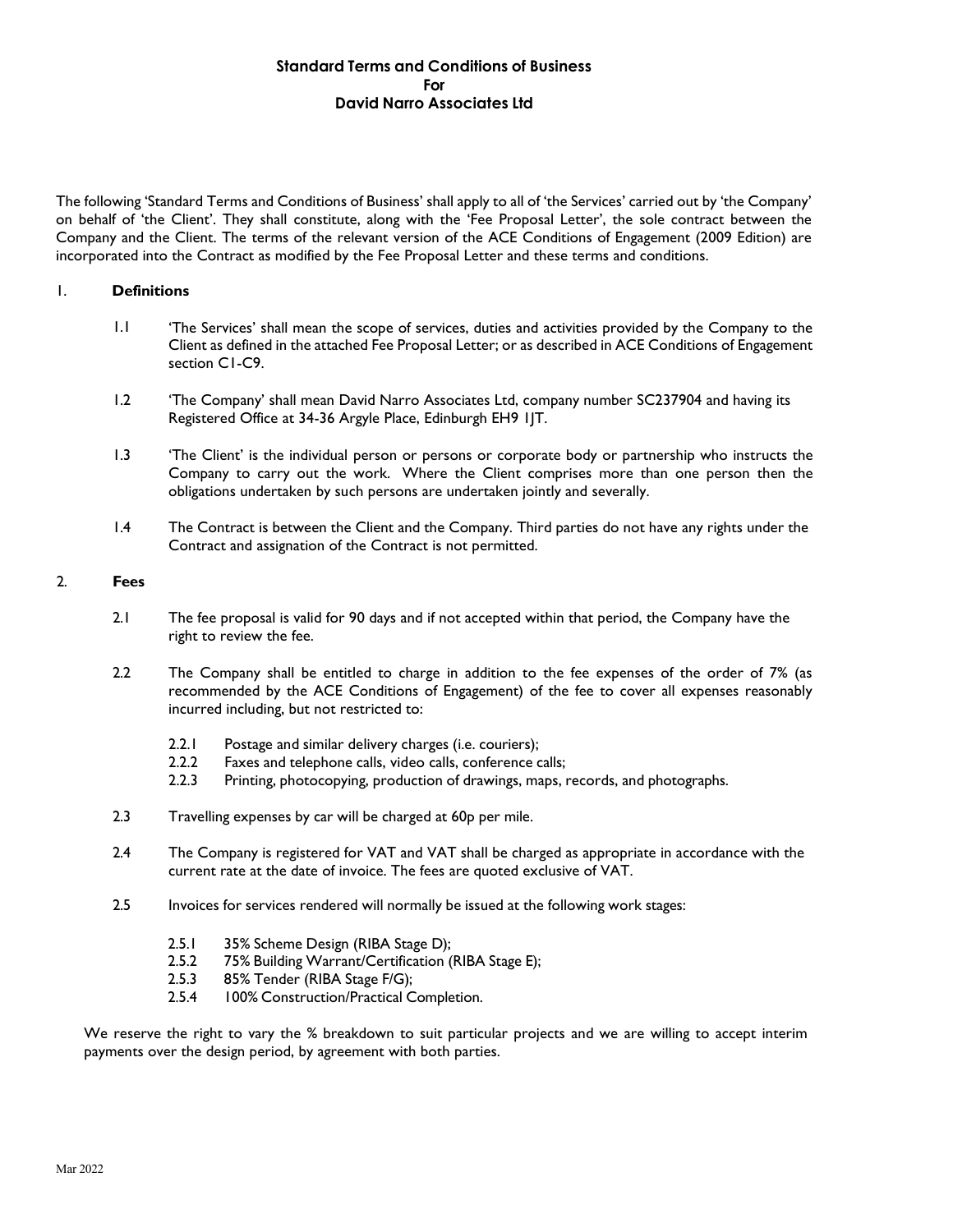# **Standard Terms and Conditions of Business For David Narro Associates Ltd**

## 3. **Payment**

- 3.1 Payment is due within fourteen days of date of invoice. In the event of failure to pay any monies in accordance with the above. Interest will be calculated in accordance with the Late Payment of Commercial Debts (Interest) Act 1998 and at the relevant rate plus the statutory rate of interest. If the Client fails to make a payment due to the Company by the due date, then, without limiting the Company's remedies, the Client shall pay interest on the overdue sum from the due date until payment of the overdue sum, whether before or after judgment. Interest under this paragraph 3.1 will accrue each day at 5% a year above the Bank of England's base rate from time to time, but at 5% a year for any period when that base rate is below 0%.
- 3.2 The remuneration payable to the Company under the terms of Clause 1 shall continue to be payable by the Client to the Company, notwithstanding the termination of the agreement, until all outstanding payments are fulfilled.
- 3.3 The Client shall make all payments due under the Contract in full without any deduction whether by way of set-off or counter-claim unless the Client has a valid Court Decree or Order requiring an amount equal to such deduction to be paid by the Company.
- 3.4 In the event of having to cover Third Party Costs, for a client, there will be a 10% administration charge added to the re-charge invoice. Third party outlays shall be reimbursed on demand.
- 3.5 Where services are withdrawn or terminated by the Client, the Company may retain all drawings and certificates, produced by the Company, until payment in full is received for any invoice.
- 3.6 In the event that the Client fails to make payment of any invoice for services due in terms of this agreement, the Company shall be entitled to take all reasonable steps to recover payment from the Client. If the Company incurs legal expenses in the process of attempting to obtain payment from the Client, without limiting the Company's remedies under the this agreement, the Client shall be liable for all such reasonable legal expenses incurred in doing so, such expenses being in addition to the original invoice for services and any interest thereon as provided in clause 3.1*.*

### 4. **CDM Regulations**

4.1 Under Regulation 10(79,80) of the Construction Design and Management Regulations 2015 (CDM) it is the Company's duty to inform the Client that the Client may have duties under the Regulations. These duties include that the Client must, where relevant, appoint a Principal Designer and Principal Contractor, assess their competence and resources in relation to Health and Safety, along with those of the designers, ensure that HSE information is available to the Principal Designer and Principal Contractor.

### 5. **Insurance and Compensation**

- 5.1 Save in the respect of death or personal injury the Client shall look only to the Company (and not to the Individual) for redress if the Client considers that there has been any breach of this Agreement. The Client agrees not to pursue any claims in contract delict or statute (including negligence) against any Individual as a result of carrying out its obligations under or in connection with the Agreement at any time whether named expressly in this Agreement or not.
- 5.2 The amount of Professional Indemnity insurance to be carried by the Company is £1 million (further details of extent of cover available upon request) unless otherwise stated in the fee proposal letter.
- 5.3 The company has public liability insurance of £5,000.000.